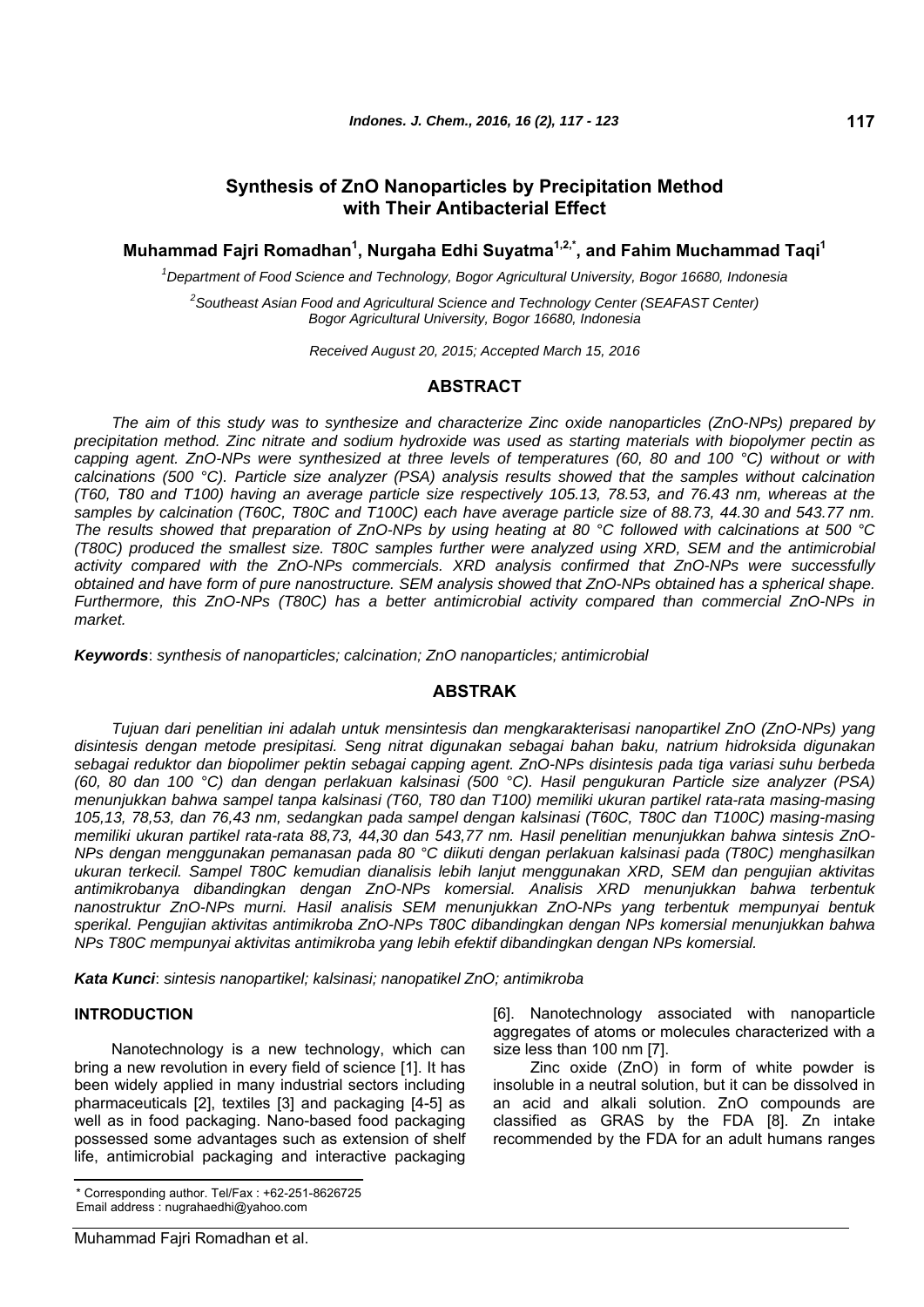8-13 mg/kg of body weight depending on gender and health condition.

ZnO in nano size (ZnO-NPs) can inhibit the growth of *Staphilococcus aureus*, *Listeria monocytogenes*, *Salmonella Enteritidis*, *Escherichia coli*, *Botrytis cinerea* and *Penicillium expansum* [9-10]. This compound is stronger antibacterial than other oxides like MgO,  $TiO<sub>2</sub>$ ,  $Al_2O_3$ , CuO and CeO<sub>2</sub> [10]. Arabi et al. [11] reported that interaction between ZnO and specific compounds like phosphorus and sulfur in DNA leads to destruction of cellular activities, i.e. replication and protein metabolism, thus preventing bacterial growth and multiplication. Moreover, ZnO induces the formation of hydrogen peroxide as a reactive oxygen species (ROS) that can interfere the microbial organelle. Antimicrobial effect of ZnO-NPs is depended on particle size, smaller the particle size stronger the antimicrobial effect [12].

There some techniques to synthesize ZnO-NPs, one of these is precipitation technique. This technique has many advantages i.e. more controllable, reproducible and the size of particle obtained can be control easily. The particle size is probably influenced by temperature and capping agent, the capping agent is used to prevent agglomeration between NPs [13]. Temperature and calcination process also affects the formation of ZnO nanoparticles [14-15]. At the hightemperature calcination obtained spherical shaped ZnO particles, a decrease in aggregate size and the crystalline nature of the ZnO-NPs increased [16]. Moharekar et al. [17] explains that the ZnO-NPs were synthesized by using a capping agent pectin having antimicrobial effectiveness is better than not using a capping agent.

In precipitation technique, chemical synthesis of NPs is performed by adding adjusted concentration of reducing agent such as ascorbic acid, sodium hydroxide and sodium borohydrate to to raw material solution. To achieve reproducible size and stable nanoparticles, trial experiments are required [18]. Alwan et al. [19] reported that the synthesis of ZnO-NPs with precipitation technique using hydrogen peroxide as reducing agent resulting a pure ZnO-NPs with a size of 58.3 nm and a spherical shape. The chemical reaction of ZnO nanoparticles formation using sodium hydroxide as reducing agent can be shown below:

 $Zn(NO<sub>3</sub>)<sub>2</sub>$ .H<sub>2</sub>O + 2NaOH  $\rightarrow$  Zn(OH)<sub>2</sub> + 2Na(NO<sub>3</sub>) +  $2H<sub>2</sub>O$  $Zn(OH)_2 \rightarrow Zn^{2+} + OH^ Zn^{2+}$  + 2OH<sup>-</sup>  $\rightarrow$  ZnO + H<sub>2</sub>O

The aims of this research is to determine the effective process (reaction temperature and calcinations) for ZnO-NPs formation and then to characterize the obtained ZnO-NPs properties, both physical and antimicrobial.

### **EXPERIMENTAL SECTION**

### **Materials**

All chemicals used in the experiment are analytical grade. Zinc nitrate tetrahydrate  $(Zn(NO<sub>3</sub>)<sub>2</sub>·4H<sub>2</sub>O)$  and sodium hydroxide (NaOH) was purchased from Merck, Indonesia. ZnO-NPs commercial 1 was acquired from Wako Pure Chemicals Industries Ltd (Japan). ZnO-NPs commercial 2 was purchased from Xuancheng Jingrul New Material co. Ltd (China). Nutrient broth, potato dextrose broth, nutrient agar, potato dextrose agar was purchased from Oxoid, Indonesia. *Bacillus cereus* (ATCC 16404), *Staphylococcus aureus* (ATCC 25923), *Eschericia coli* (ATCC 25922), *Salmonella typhimurium* (ATCC 14028), *Saccharomyces cerevisiae* (ATCC 9763), *Aspergillus niger* (ATCC 16404), and *Fusarium oxysporum* (local isolate) was obtained from the microbiology laboratory, Department of Food Science IPB, Indonesia.

#### **Instrumentation**

Particle size analyzer (PSA), X-Ray Diffractometer (XRD), Scanning Electron Microscope (SEM).

#### **Procedure**

#### *Synthesis of ZnO nanoparticles*

0.2 M Zinc nitrate and 4 M NaOH solution was prepared by dissolving zinc nitrate tetrahydrate  $(Zn(NO<sub>3</sub>)<sub>2</sub>·4H<sub>2</sub>O)$  and NaOH respectively, in demineralized water. To make ZnO nanoparticles, 25.0 mL of the alkali solution (4 M NaOH) was dropped by pipette into a 25 mL of  $0.2M Zn(NO<sub>3</sub>)<sub>2</sub>$  solution with stirring. Still under stirring demineralized water was added to the mixture solution until reach a pH of 13. At this condition, a capping agent (pectin) was incorporated to the mixture, that to be heated at three different temperature levels (60, 80, and 100 °C) for 2 h. After heating, this solution was cooled to ambient temperature and centrifuged at 3000 rpm for 15 min. The obtained precipitate then washed by adding demineralized water and repeat centrifugation procedure. The clean precipitate then dried at 105 °C for over 5-6 h. ZnO-NPs powder then treated by calcinations in the furnace at a temperature of 500 °C for 5 h.

#### *Characterization of ZnO nanoparticles*

ZnO-NPs powder obtained were then characterized by using Particle Size Analyzer (PSA) Beckman Couter Delsa Nano. ZnO-NPs powder was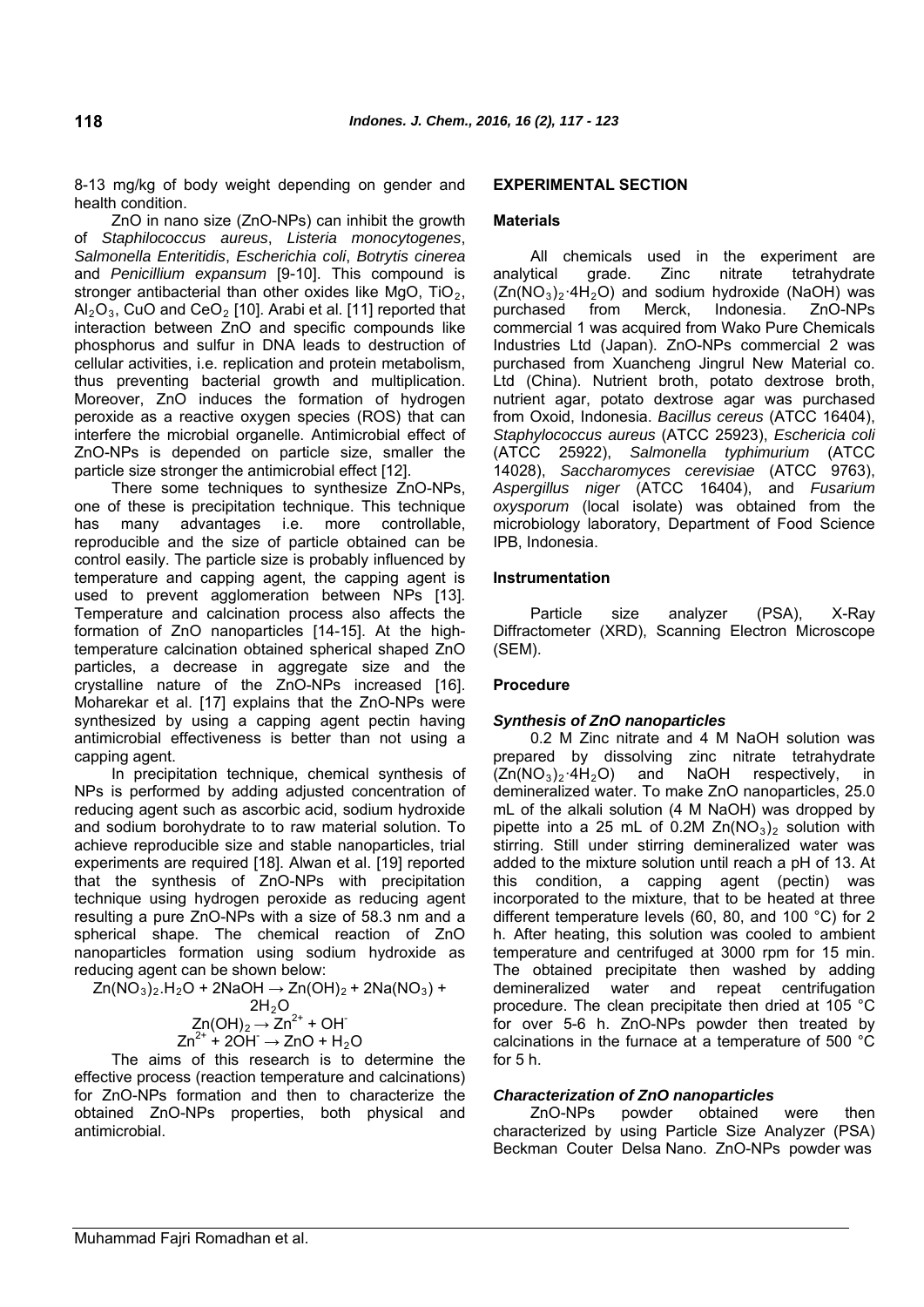| Sample | Гreatment                  |          |                     | Average PI     |
|--------|----------------------------|----------|---------------------|----------------|
|        | Calcination<br>Γemperature |          | Average size (nm)   |                |
| T60    | 60 °C                      |          | $105.13^{\circ}$    | $0.32^{ab}$    |
| T80    | 80 °C                      |          | 78.53 <sup>b</sup>  | $0.37^{b}$     |
| T100   | 100 °C                     |          | 76.43 <sup>b</sup>  | $0.24^a$       |
| T60C   | 60 °C                      | 550 $°C$ | 88.73 bc            | $0.67^{\circ}$ |
| T80C   | 80 °C                      | 550 $°C$ | 44.30 <sup>a</sup>  | $0.33^{ab}$    |
| T100C  | 100 $\degree$ C            | 550 $°C$ | 543.77 <sup>d</sup> | $0.49^\circ$   |

**Table 1.** PSA test result ZnO-NPs of different temperature and calcinations

**a,b,c,d** showed significant differences (p≤ 0.05) between means (Duncan test) in one column

| <b>Table 2.</b> PSA results of sample and commercial NPs |                     |                   |      |  |  |  |
|----------------------------------------------------------|---------------------|-------------------|------|--|--|--|
| Sample                                                   | Average size (nm)   | Average PI        |      |  |  |  |
|                                                          | Manufacturers claim | <b>PSA result</b> |      |  |  |  |
| ZnO-NPs Commercial 1                                     | $15 - 25$           | 562.53            | 0.65 |  |  |  |
| ZnO-NPs Commercial 2                                     | $30 - 40$           | 762.77            | 0.59 |  |  |  |
| ZnO-NPs T80C                                             | -                   | 44.30             | 0.33 |  |  |  |

dispersed in demineralized water and put into a cuvette and analyzed at wavelength of 568 nm. ZnO powder which has the smallest size will be analyzed using XRD and SEM. X-ray diffraction pattern of ZnO NPs was recorded using an X-ray diffractometer (XRD GBC EMMA series) using Cu Kα (1.5406 Å) radiation in the scan range  $2\theta = 20^{\circ}$ -80°. Spectra analysis results can be used to determine the nanostructure of the sample. Morphology of the ZnO-NPs were investigated using scanning electron microscope (SEM Zeiss EVO MA10) with magnification range 5000-20000, resolution 200  $\AA$ and acceleration voltage of 11kV. The sample has been coated with gold before observation.

## *Antimicrobial assay*

The antimicrobial activity of ZnO-NPs committed against gram-positive bacteria (*Bacillus cereus* ATCC 16404 and *Staphylococcus aureus* ATCC 25923), Gramnegative bacteria (*Eschericia coli* ATCC 25922 and *Salmonella typhimurium* ATCC 14028), yeast (*Saccharomyces cerevisiae* ATCC 9763), and fungi (*Aspergillus niger* ATCC 16404 and *Fusarium oxysporum (local isolate)*). Test cultures prepared with inoculated one loop pure cultures (NA and PDA) into a liquid medium (NB and PDB) aseptically. Test cultures were then incubated for 24 h at 37 °C. Antimicrobial activity was evaluated using agar well diffusion method [20], plate count method [21] and contact method [22].

## **RESULT AND DISCUSSION**

## **Particle Size Analysis**

ZnO-NPs was formed at temperature 60 °C, 80 °C and 100 °C, with and without calcination process. Non calcinations synthesis at 100 °C produced the smallest NPs size (average 76.43 nm), while the smallest size of NPs with calcinations (average 44.30 nm) occurred at 80 °C (Table 1).

At this method, temperature has an important role in reducing the particle size. In the treatment without calcination, the higher temperature accounts for smaller nanoparticles. This pattern also occurs in the treatment with calcinations, except a temperature of 100 °C. This exception may be due to aggregation that occurs too fast. Kumar et al. [23] reported that at high temperatures can cause the small size of the NPs coalescence to form larger NPs. Decrease the size of crystallites and particles become smaller causing easy occurrence of agglomeration [24].

Radzimska and Jesionowski [25] reported that the particle size of ZnO-NPs synthesis using precipitation method is influenced by temperature, duration of calcination, and concentration of raw materials. In the sample T80C has a value of polydisperse index (PI) at 0.33. PI values below 0.7 (70%) showed an accurate measurement and indicates the particle size distribution is narrower [26]. Narrow size distribution indicates a more uniform particle size.

Table 2 shows the particle size measurement and PI for ZnO-NPs Commercial 1, ZnO-NPs Commercial 2 and ZnO-NPs T80C. ZnO-NPs Commercials have a larger size than the NPs T80C. Moreover, there is a considerable dissimilarity between claimed size and measured size. The difference may result from effect of storage period which leads to the aggregation. NPs have the possibility of larger aggregation during storage and transport [26]. Commercials NPs PI value is greater than NPs T80C PI, which means having a size range larger than NPs-T80C PI.

Results of statistical analysis using the one-way ANOVA with 95% significant level indicates that the calcination and temperature has the effect of particle size on the synthesis of ZnO NPs. Results of statistical analysis showed that the sample was significantly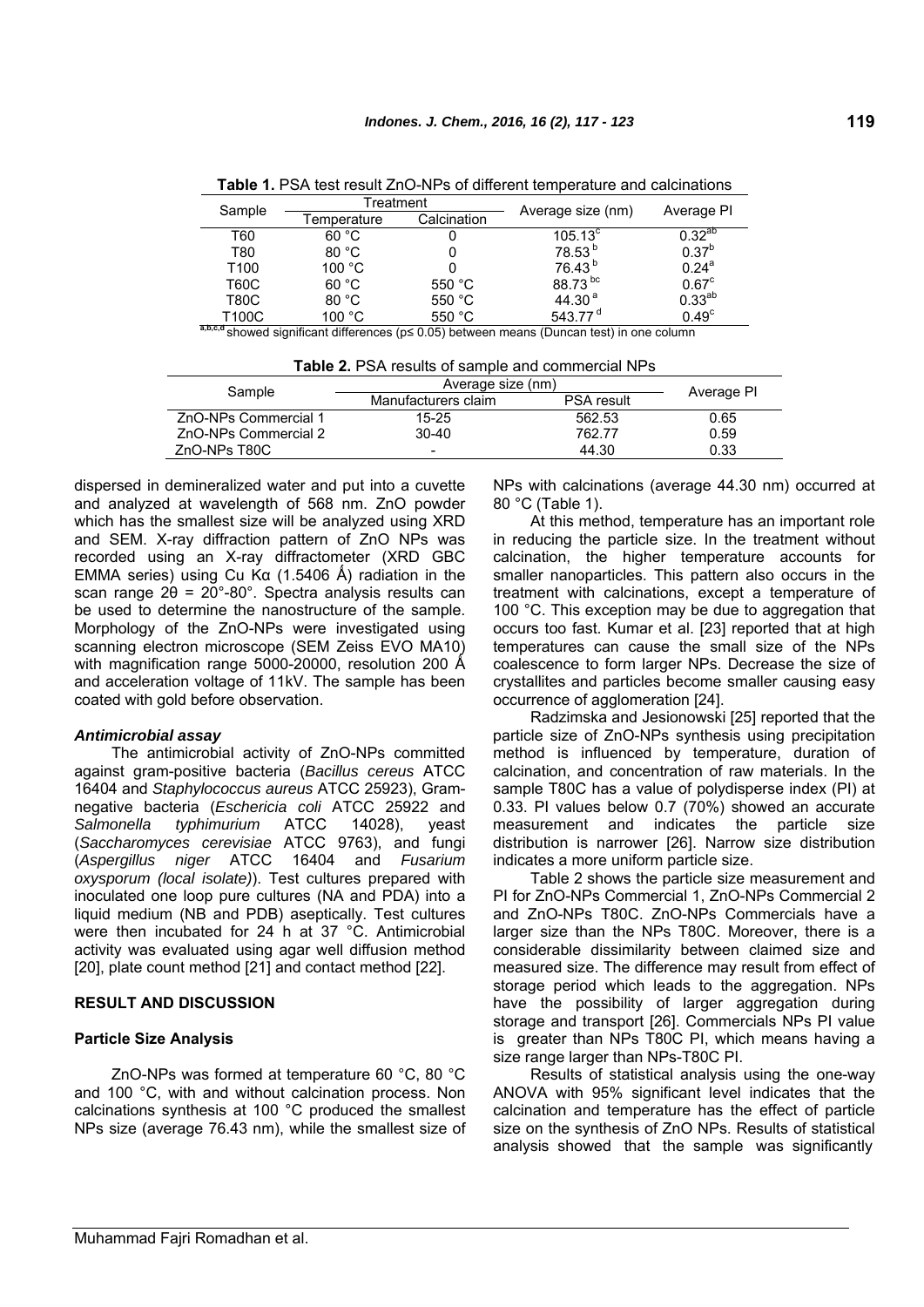

**Fig 2.** SEM result sample 2a. ZnO-NPs T80C (x) aggregated NPs (y) single NPs ; b. ZnO-NPs commercial 1; ZnO-NPs commercial 2

different from the other samples and having the smallest size is T80C. Further characterization used T80C which has a size of NPs and PI result was the best between other treatments.

#### **Nanostructure analysis**

XRD analysis is used to determine the fingerprint which is typical of crystal structure. X-ray crystal structure by XRD detects the distance between atoms in some angle. XRD spectra results such diffraction peaks are then compared with the reference standard in the database.

XRD patterns ZnO-NPs T80C is presented in Fig. 1. All diffraction peaks ZnO-NPs T80C indicate wurtzite structure of hexagonal phase ZnO crystal in accordance with the American Mineralogist Crystal Structure Database no. 5203 [27]. The diffraction peaks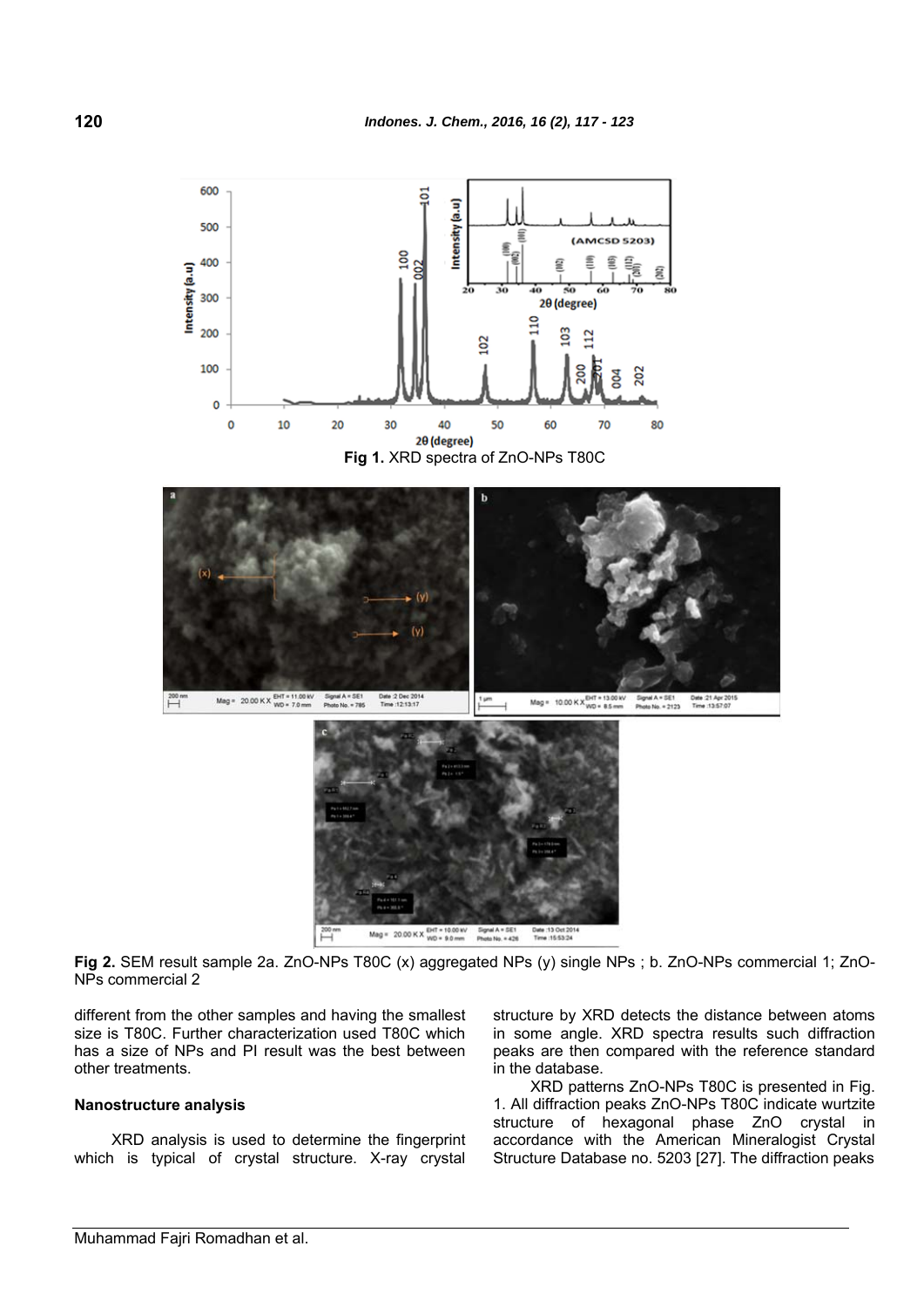| T <b>able</b> 3. Result of well diffusion method                                                                                                                                                                                           |                  |                                 |               |              |  |
|--------------------------------------------------------------------------------------------------------------------------------------------------------------------------------------------------------------------------------------------|------------------|---------------------------------|---------------|--------------|--|
|                                                                                                                                                                                                                                            |                  | ZnO-NPs zone of inhibition (mm) |               |              |  |
| No                                                                                                                                                                                                                                         | <b>Microbes</b>  | ZnO-NPs                         | ZnO-NPs       |              |  |
|                                                                                                                                                                                                                                            |                  | Commercial 1                    | Commercial 2  | ZnO-NPs T80C |  |
|                                                                                                                                                                                                                                            | S. aureus        | 7.125                           | 6.13          | 6.63         |  |
|                                                                                                                                                                                                                                            | Others microbes* |                                 | No clear zone |              |  |
| $*$ Description $\Gamma$ and $\Gamma$ . Only in the internal continuous $\Gamma$ is a consequence of the second of a substantial control of the second of the second of the second of the second of the second of the second of the second |                  |                                 |               |              |  |

**Table 3.** Result of well diffusion method

\**B. cereus; E. coli; S.thypimurium; A. niger; F. oxysporum; S. cerevisiae*

| Sample               | S. aureus | E. coli | S. cerevisiae | B. cereus | S. typhimurium |
|----------------------|-----------|---------|---------------|-----------|----------------|
| Control 24 hours     | >300      | >300    | >300          | >300      | >300           |
| ZnO-NPs Commercial 1 | 58        | 28      |               | 48        | 5              |
| ZnO-NPs Commercial 2 | 182       |         |               | 29        | 10             |
| ZnO-NPs T80C         |           |         |               | 20        |                |



**Fig 3.** The antimicrobial activity test agar well diffusion method

located at 31.88° (100), 34.54° (002), 36.40° (101), 47.74° (102), 56.60° (110), 63.10° (103), 66.70° (200), 68.00° (112), 69.16° (201), 72.9° (004) and 77.20° (202).

The sharpness of the diffraction peaks shows that nanoparticles formed has a good crystallinity [28]. No other peaks were detected, diffraction peaks of crystalline ZnO NPs-T80C indicate that NPs are formed has a high purity level [29]. Residual pectin as a capping agent is not found in the XRD spectra because organic substances is reduced and disappear in the calcination process.

### **Morphology and Size Analysis**

SEM analysis is used to determine the external morphology (structure) and size of the crystal particles. At a magnification of 20000x visible morphology ZnO-NPs tends to spherical shapes (Fig. 2a). Sign 'x' in the Fig. 2a shows aggregated NPs conditions. Single NPs indicated by signs 'y' are estimated to have a size less than 100 nanometers when compared with the scale. ZnO-NPs Commercial 1 has the form of spherical particles, whereas ZnO-NPs commercial 2 has a rod shape (Fig. 2b and 2c). Both of commercials NPs having a particle size larger than T80C ZnO-NPs. Differences in shape, size and spatial structure of the particles may be caused by differences in the method of synthesis of ZnO-NPs [25].

#### **Antimicrobial Assay**

Antimicrobial activity of all samples (ZnO NPs T80C, ZnO-NPs Commercial 1, ZnO-NPs Commercial 2) was examined using agar well diffusion method, plate count method and contact method. Table 3 shows the results of microbial inhibition using agar well diffusion method. This result showed that clear zone is only occur on *S. aureus*, and did not present in other microbes tested. These results are slightly different from those obtained by other studies. Narayanan et al. [20] reported that the clear zone is also formed on the testing of *E. coli, Klebsiella pneumoniae* and *Enterococcus faecalis*. In this study ZnO-NPs Commercial 1 has the largest inhibition zone compared to other ZnO samples. The presence of clear zone indicates that the ZnO-NPs have meaningful antimicrobial properties (Fig. 3). To determine the antimicrobial properties of ZnO-NPs, a further test using plate count method for antibacterial activity and contact method for antifungal activity were performed.

The number of microbes that can survive after treatment by ZnO-NPs using plate count method were presented at Table 4. The control, ZnO-NPs Commercial 1, and ZnO-NPs Commercial 2 have higher total number of viable bacterial tested than ZnO T80C. This indicates that ZnO T80C possesses the most effective antimicrobial effect.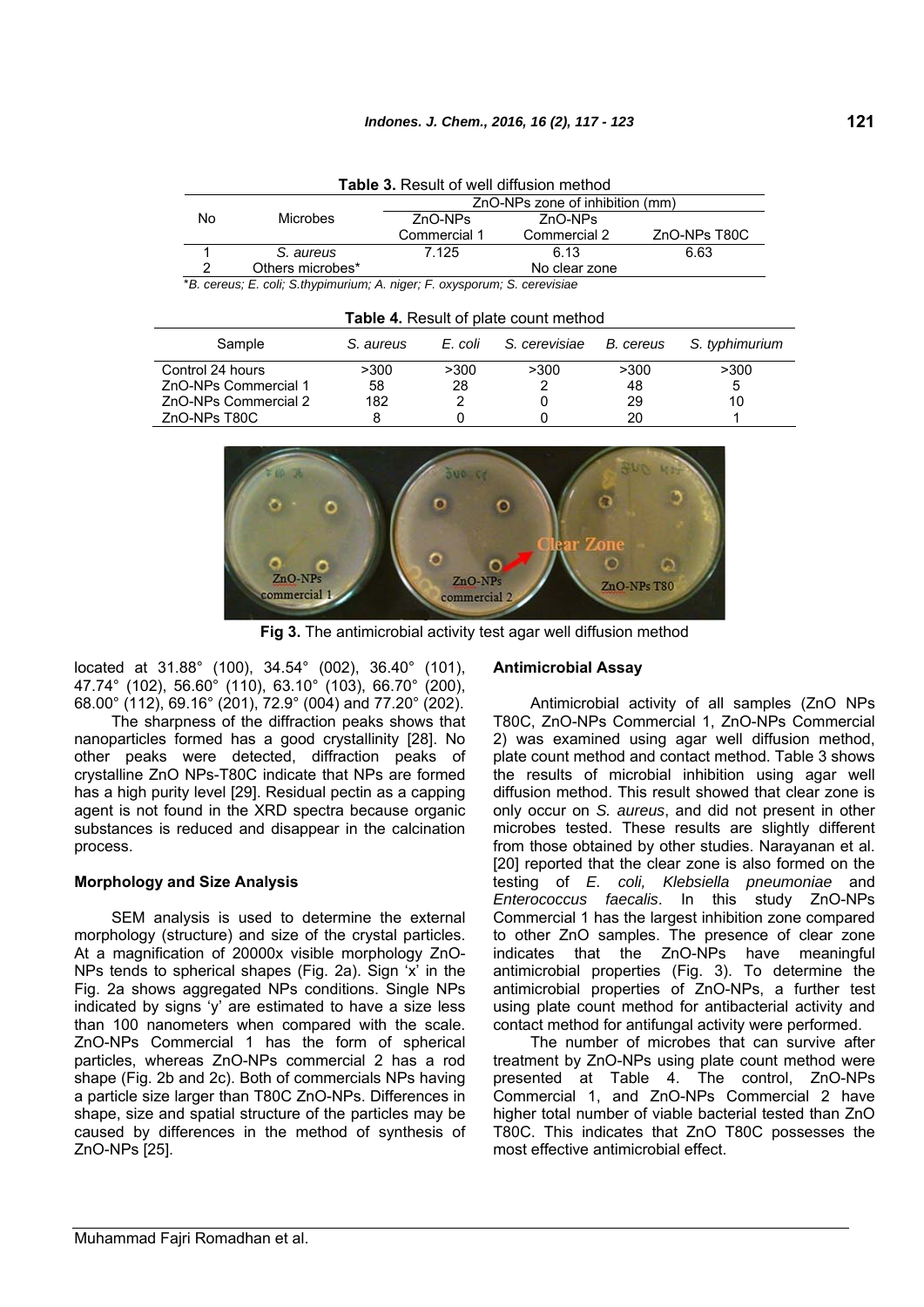

**Fig 4.** Diameter of the growth zone of *A. niger.* (.....) control, (-..-) ZnO-NPs Commercial 1, ( ---- ) ZnO-NPs Commercial 2, (-----) ZnO-NPs T80C

In addition, the antimicrobial activity test results showed that the ZnO-NPs can be useful as a broad spectrum of antimicrobial. Narayanan et al. [20] reported that the antimicrobial effect of the ZnO-NPs increased at a smaller particle size. The present work successfully confirms the correlation between particle size and antimicrobial effects as previously reported in other studies [12,30-31].

Contact method was used to measure the effectiveness of NPs as an antifungal. Antifungal activity can be observed from the diameter of fungal growth on the media treated by ZnO-NPs. In Fig. 4 shows that the antifungal activity for *A. niger* are the most effective is the ZnO-NPs Commercial 1. Antifungal activity the most effective for *F. oxysporum* is the ZnO NPs T80C (Fig. 5).

Diameter growth of *A. niger* in media treated fairly quite large when compared to the diameter of *F. oxysporum*. *A. niger* has a mechanism of adaptation to cell wall stress given by forming more thick layer of chitin in their cell walls [32]. Antifungal activity of ZnO-NPs can be seen by comparing control and samples.

#### **CONCLUSION**

ZnO nanoparticles was successfully synthesized using precipitation method with NaOH as reducing agent. Characterization XRD showed that the method formed ZnO-NPs with desired purity. Best nanoparticle size was obtained at temperature of 80 °C and calcined with average particle size of 44.30 nm and uniform particle size (confirmed by PSA). Based on SEM analysis, morphology ZnO-NP T80C has a spherical shape and size smaller than the commercial NPs. Antimicrobial Test on NPs T80C showed excellent inhibitory effect, suggesting that it could potentially be used as a promising antimicrobial agent.



**Fig 5.** The diameter of the growth zone of *F. oxysporum,* (˖˖˖˖˖) control, (-˖˖-) ZnO-NPs Commercial 1, (- ) ZnO-NPs Commercial 2, (-----) ZnO-NPs T80C

#### **REFERENCES**

- 1. Rico, C.M., Majumdar, S., Duarte-Gardea, M., Peralta-Videa, J.R., and Gardea-Torresdey, J.L., 2011, *J. Agric. Food. Chem.*, 59 (8), 3485–3498.
- 2. Díaz, M.R., and Vivas-Mejia, P.E., 2013, *Pharmaceuticals*, 6 (11), 1361–1380.
- 3. AbdElhady, M.M., 2012, *Int. J. Carbohydr. Chem.*, 2012, 1–6.
- 4. Li, X., Xing, Y., Jiang, Y., Ding, Y., and Li, W., 2009, *Int. J. Food. Sci. Technol.*, 44, 2161–2168.
- 5. Chaudhry, Q., Scotter, M., Blackburn, J., Ross, B., Boxall, A., Castle, L., Aitken, R., and Watkins, R., 2008, *Food Addit. Contam.*, 25 (3), 241–258.
- 6. Wei, H., Sun, H., Wang, S., Chen, G., Hou, Y., Guo, H., and Ma, X., 2010, *J. Nat. Gas Chem.*, 19 (4), 393–396.
- 7. Sabir, S., Arshad, M., and Chaudhari, S.K., 2014, *Sci. World J.*, 2014, 1–8.
- 8. Rasmussen, J.W., Martinez, E., Louka, P., and Wingett, D.G., 2010, *Expert Opin. Drug Deliv.*, 7 (9),1063–1077.
- 9. Jin, T., Sun, D., Su, J.Y., Zhang, H., and Sue, H.J. 2009, *J. Food Sci.*, 74 (1), M46–M52.
- 10. Jones, N., Ray, B., Ranjit, K.T., and Manna, A.C., 2007, *FEMS Microbiol. Lett*., 279 (1), 71–76.
- 11. Arabi, F., Imandar, M., Negahdary, M., Imandar, M., Noughabi, M.T., Akbari-dastjerdi, H., and Fazilati, M., 2012, *Annals Biol. Res.*, 3 (7), 3679– 3685.
- 12. Padmavathy, N., and Vijayaraghavan, R., 2008, *Sci. Technol. Adv. Mater.*, 9 (3), 035004–035010.
- 13. Ravichandran, S., Franklin, D.R., and Kalyan, U., 2010, *Natl. J. ChemBiosis*, 1 (2), 4–6.
- 14. Manzoor, U., Zahra, F.T., Rafique, S., Moin, M.T., and Mujahid, M., 2015, *J. Nanomater.*, 2015, 1–6.